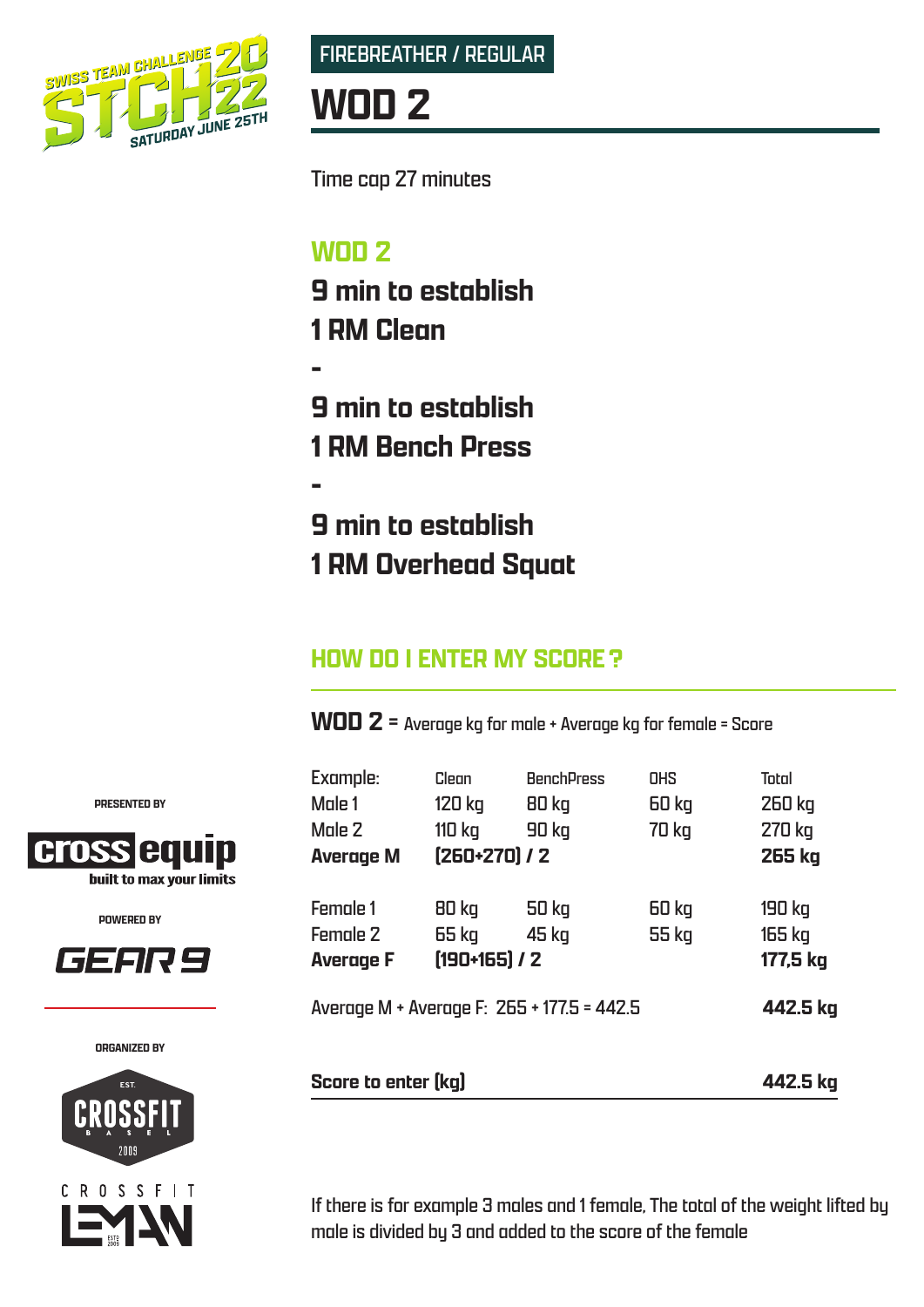



Time cap 27 minutes

### **WOD 2**

**-**

**-**

**9 min to establish 1 RM Clean**

**9 min to establish 1 RM Bench Press**

**9 min to establish 1 RM Front Squat**

### **HOW DO I ENTER MY SCORE?**

**WOD 2** = Average kg for male + Average kg for female = Score

| Example:<br>Male 1<br>Male 2<br><b>Average M</b>       | Clean<br>120 kg<br>110 kg<br>$[260+270]$ / 2 | <b>BenchPress</b><br>80 kg<br>90 kg | <b>Front Squat</b><br>60 kg<br>70 kg | Total<br>260 kg<br>270 kg<br>265 kg |
|--------------------------------------------------------|----------------------------------------------|-------------------------------------|--------------------------------------|-------------------------------------|
| <b>Female 1</b><br><b>Female 2</b><br><b>Average F</b> | 80 kg<br>65 kg<br>$[190+165]$ / 2            | <b>50 kg</b><br>45 kg               | <b>60 kg</b><br>55 kg                | 190 kg<br>165 kg<br>177,5 kg        |
| Average M + Average F: 265 + 177.5 = 442.5             |                                              |                                     |                                      | 442.5 kg                            |
| Score to enter [kq]                                    |                                              |                                     |                                      | 442.5 kg                            |

If there is for example 3 males and 1 female, The total of the weight lifted by male is divided by 3 and added to the score of the female

**PRESENTED BY**



**POWERED BY**



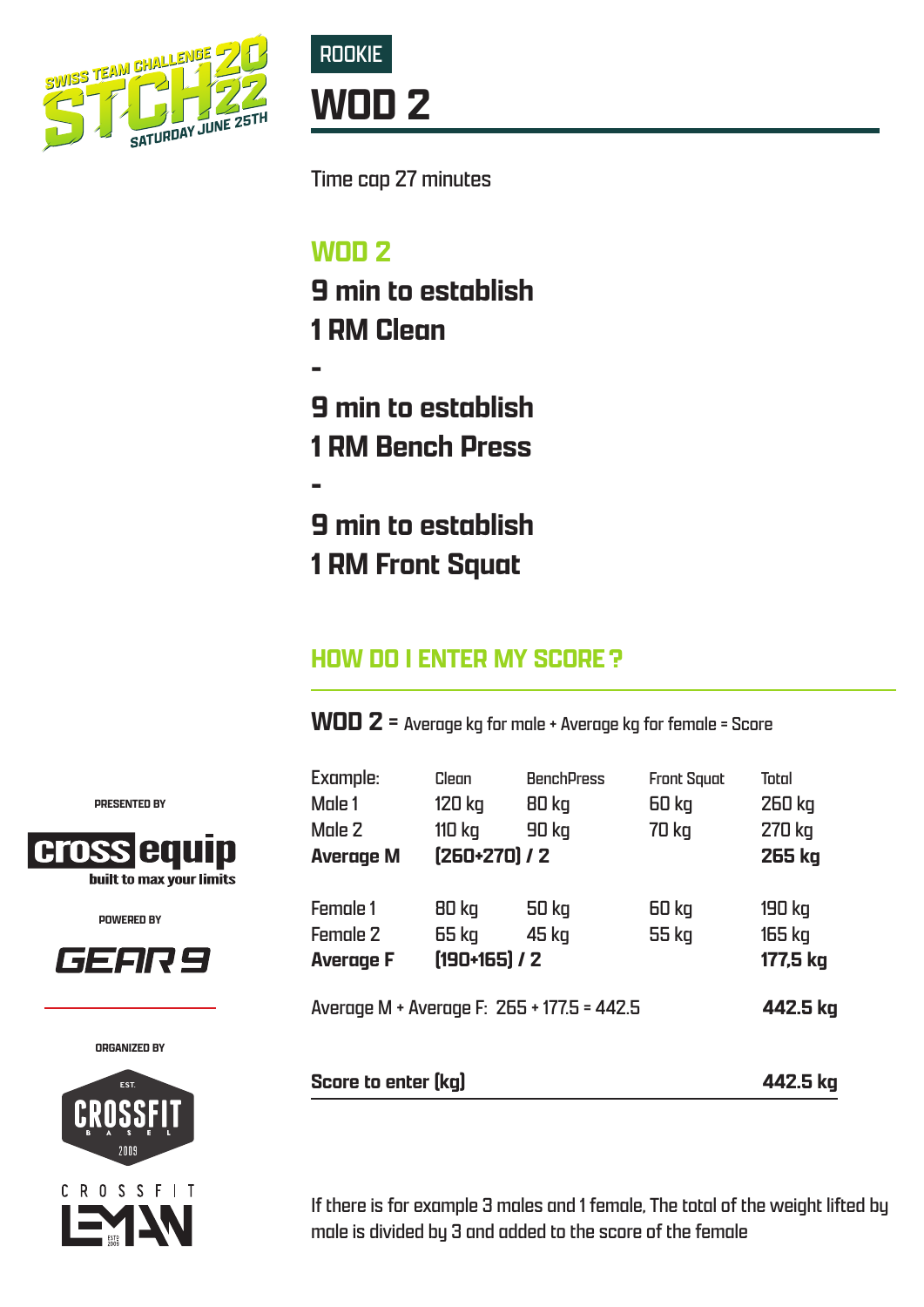

FIREBREATHER / REGULAR

# **WOD 2 - SCORECARD**

| WOD 2           |                   |                         |                                  |                    |
|-----------------|-------------------|-------------------------|----------------------------------|--------------------|
|                 | <b>1 RM CLEAN</b> | <b>1 RM BENCH PRESS</b> | <b>1 RM OVERHEAD SQUAT</b>       | <b>TOTAL IN KG</b> |
| <b>MALE1</b>    |                   |                         |                                  |                    |
| <b>MALE 2</b>   |                   |                         |                                  |                    |
| <b>MALE 3</b>   |                   |                         |                                  |                    |
|                 |                   |                         | <b>TOTAL IN KG FOR MALE(S)</b>   | TOTAL M            |
|                 |                   |                         |                                  |                    |
| <b>FEMALE 1</b> |                   |                         |                                  |                    |
| <b>FEMALE 2</b> |                   |                         |                                  |                    |
| <b>FEMALE 3</b> |                   |                         |                                  |                    |
|                 |                   |                         | <b>TOTAL IN KG FOR FEMALE(S)</b> | TOTAL F            |

| TOTAL | TOTAL IN KG FOR MALES DIVIDED BY THE AMOUNT OF MALES     |  |
|-------|----------------------------------------------------------|--|
| TOTA  | TOTAL IN KG FOR FEMALES DIVIDED BY THE AMOUNT OF FEMALES |  |

| <b>AVERAGE M =</b> |  | <b>TOTAL IN KG (SCORE WOD 2)</b> |  |
|--------------------|--|----------------------------------|--|
|--------------------|--|----------------------------------|--|

**CATEGORY:** □ FIREBREATHER □ REGULAR

**WOD 2**: Total in kilos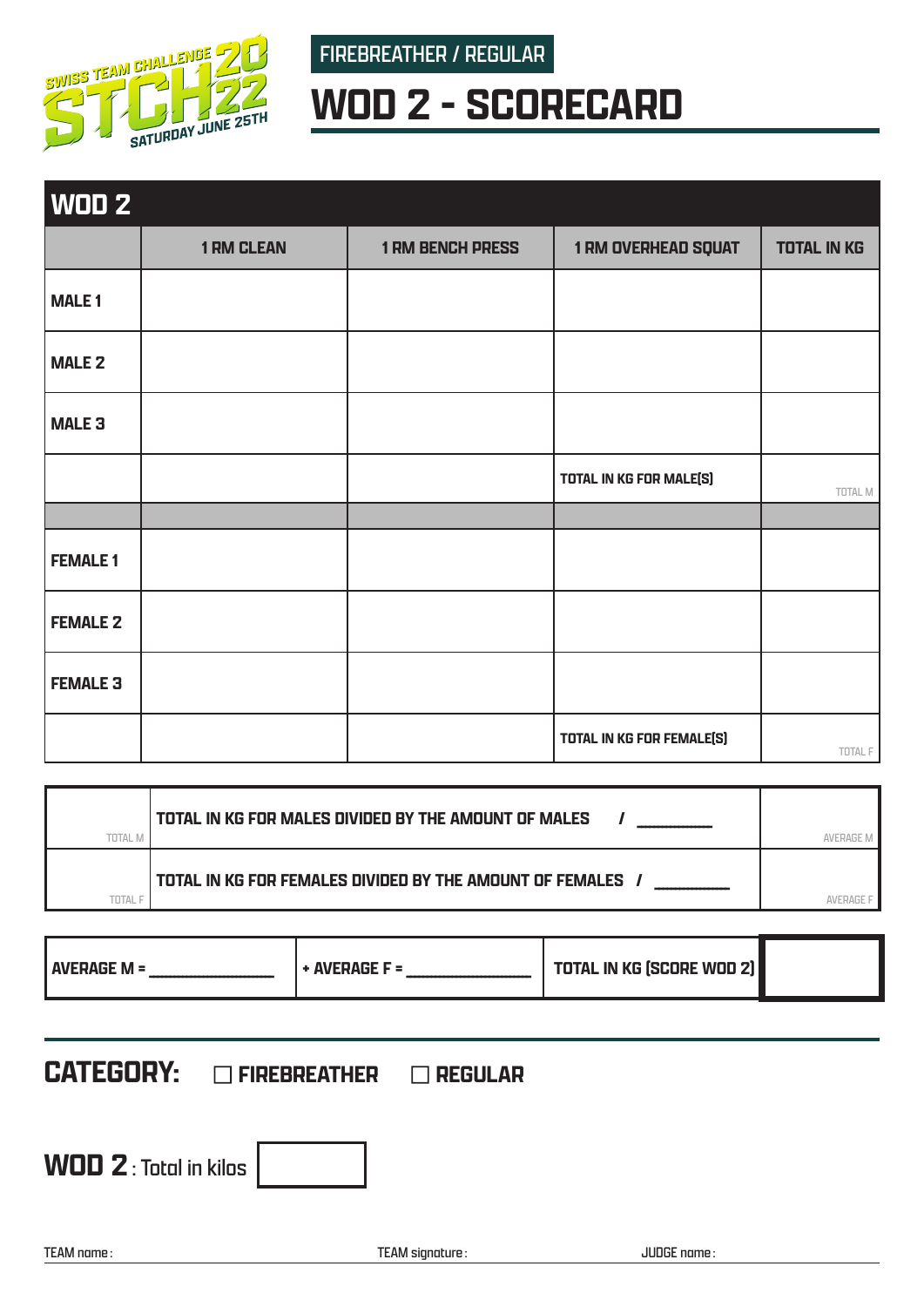

## ROOKIE **WOD 2 - SCORECARD**

| <b>WOD 2</b>    |                   |                         |                                |                    |
|-----------------|-------------------|-------------------------|--------------------------------|--------------------|
|                 | <b>1 RM CLEAN</b> | <b>1 RM BENCH PRESS</b> | <b>1 RM FRONT SQUAT</b>        | <b>TOTAL IN KG</b> |
| <b>MALE1</b>    |                   |                         |                                |                    |
| <b>MALE 2</b>   |                   |                         |                                |                    |
| <b>MALE 3</b>   |                   |                         |                                |                    |
|                 |                   |                         | <b>TOTAL IN KG FOR MALE(S)</b> | TOTAL M            |
|                 |                   |                         |                                |                    |
| <b>FEMALE 1</b> |                   |                         |                                |                    |
| <b>FEMALE 2</b> |                   |                         |                                |                    |
| <b>FEMALE 3</b> |                   |                         |                                |                    |
|                 |                   |                         | TOTAL IN KG FOR FEMALE(S)      | TOTAL F            |

| <b>TOTAL N</b> | TOTAL IN KG FOR MALES DIVIDED BY THE AMOUNT OF MALES     |  |
|----------------|----------------------------------------------------------|--|
|                | TOTAL IN KG FOR FEMALES DIVIDED BY THE AMOUNT OF FEMALES |  |

| <b>AVERAGE M =</b> | $+$ AVERAGE F = | <b>TOTAL IN KG (SCORE WOD 2)</b> |  |
|--------------------|-----------------|----------------------------------|--|
|--------------------|-----------------|----------------------------------|--|

### **CATEGORY: CROOKIE**

**WOD 2**: Total in kilos

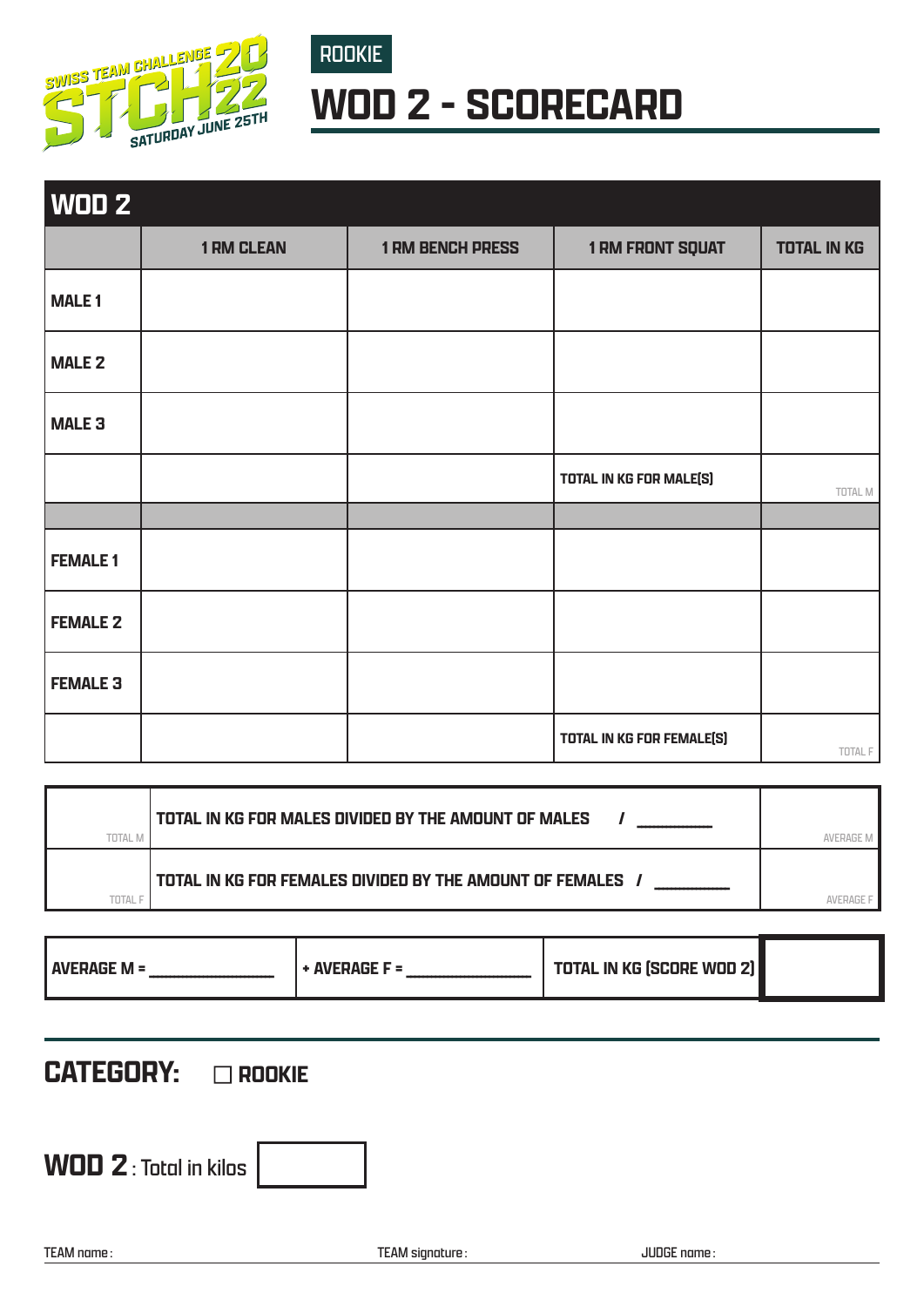

FIREBREATHER - REGULAR - ROOKIE

# **WOD 2 - STANDARDS**

This event begins with the barbell on the ground/Clean or in the rack. Teams will have 27 minutes, 3x 9 minutes to find a one-rep-max Clean, Bench Press and Overheadsquat (FB,Reg.) / Frontsquat (Rook.) Within each 9-minute window, athletes may make as many or as few attempts as they'd like. Athletes may use one male and one female bar. Only one rack, and for the bench press a flat bench, can be used. Teammates may load the bar for each other. Teammates may help each other re-rack the bar in the event of a failed lift. Any increases in loading must be at least 0,5kg / 1 lb. Each athlete's score will be the load of their heaviest successful lift. The team's score will be the sum of the male's average and female's average lifts. There will be no tiebreak for this event.

For each workout, be sure the team has adequate space to safely complete all the movements. Clear the area of all extra equipment, people, or other obstructions.

Athletes must place collars on the outside of the plates before beginning the lift. Athletes must declare the load they are attempting before starting to lift.

#### **Clean:**

Each rep starts with the bar on the ground. Power, squat, and split cleans are permitted. Hang cleans are NOT permitted. The rep is counted when the athlete stands tall, both feet in one line and with the bar in a "controled" front rack position.

#### **Bench Press:**

Athletes may use any available flat bench. Athletes may place bumper plates under their feet. Athletes may NOT floor press or use a bench with any incline or decline. The athlete must use a standard, pronated grip. The thumb must be wrapped around the bar and the grip may NOT be wider than 102 cm.

Each attempt starts with full extension of the arms. Before lowering, the athlete must pause with the arms clearly extended and the bar over their torso. A spotter may be used to assist with a lift out of the rack. The spotter's hands must be clearly off the bar before the bar is lowered. Both feet must remain on the floor (or bumper plates) throughout the entire rep. The shoulders and buttocks must remain in contact with the bench throughout the rep. During the lift, if the feet come off the floor (or bumper plates) at any point, or the shoulders and/or buttocks come off the bench, the attempt will not count. The bar must make contact with any part of the torso at the bottom. The athlete may NOT pause or rest with the bar on the torso. The rep counts when the arms return to full extension with the bar over the athlete's torso. The athlete must pause briefly with the bar at full extension before the bar is reracked. The spotter may help the athlete return the bar to the rack only after the athlete's arms have reached full extension. Spotters should be mindful to allow the brief pause at extension BEFORE assisting the athlete to the rack. If the spotter touches the bar at any point before the lockout position is achieved, it is an immediate no rep and the bar must be returned to the rack.

### **Overhead Squat:**

Athletes may place the bar in the front or back rack and jerk the bar overhead before starting the descent of the lift. Athletes may NOT unrack the bar in the overhead position. A snatch balance is not permitted. Once the bar is in the overhead position, the athlete's hip crease must pass below the tops of their knees at the bottom. The barbell

**PRESENTED BY**